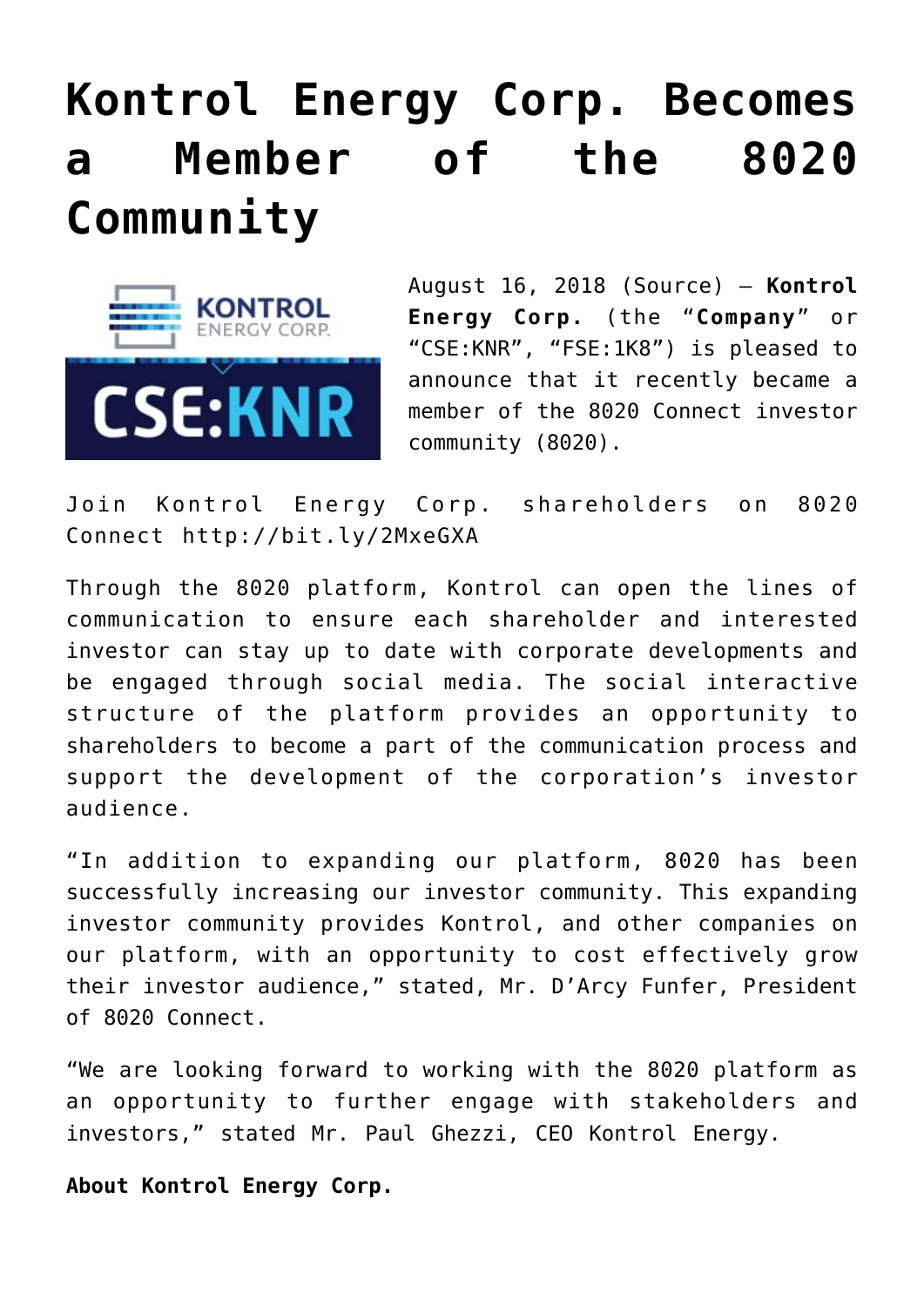Kontrol Energy Corp. (CSE: KNR) (FSE: 1K8) is a leader in energy efficiency through IOT, Cloud and Blockchain technology. With a disciplined mergers and acquisition strategy, combined with organic growth, Kontrol Energy Corp. provides market-based energy solutions to our customers designed to reduce their overall cost of energy while providing a corresponding reduction in Greenhouse Gas (GHG) emissions.

Paul Ghezzi – CEO

## **About 8020 Connect**

8020 Connect is a social and interactive investment community which expands the way shareholders and interested investors access and gather information from public corporations. Built as a hybrid social media and shareholder and management engagement platform, corporations can direct the flow of information to prospective and existing investors through both static and dynamic content. This will allow public companies to build their investment brand and investor awareness while maintaining digital media compliance in a growing online investment community.

Additional information about Kontrol Energy Corp. can be found on its website at [www.kontrolenergy.com](http://www.kontrolenergy.com/) and by reviewing its profile on SEDAR at [www.sedar.com](http://www.sedar.com/)

Neither IIROC nor any stock exchange or other securities regulatory authority accepts responsibility for the adequacy or accuracy of this release.

## **Caution Regarding Forward Looking Statements:**

This press release is for information purposes only and does not constitute an offer to sell or a solicitation to buy the securities referred to herein. The securities referred to herein may only be sold to prospective investors who meet certain eligibility criteria. Prospective investors should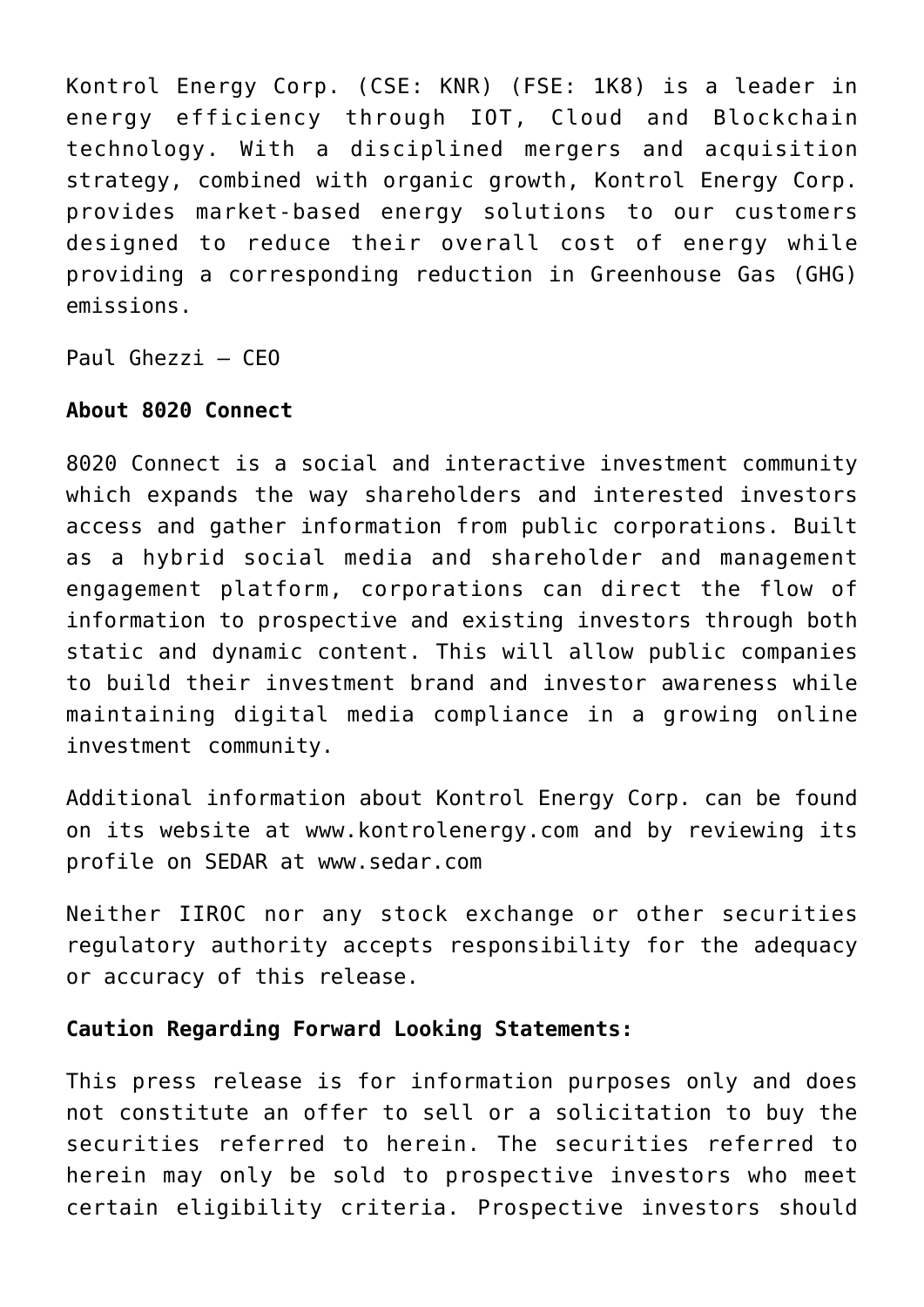consult with their own legal, regulatory, tax, business, investment, financial, accounting or other advisors as deemed necessary, and make their own decision based upon their own judgment and upon any advice from any such advisors. This press release may contain certain information or statements that are forward looking, and, by its nature, such forwardlooking information is subject to important risks and uncertainties. The words "anticipate", "expect", "may", "should", "estimate", "project", "outlook", "forecast" or other similar words are used to identify such forward looking information. Those forward-looking, if any, are given as of the date noted on this presentation and reflect beliefs and assumptions based on information available at the time. Actual results or events may differ from those anticipated or predicted in these forward-looking statements, and the differences may be material. Factors which could cause actual results or events to differ materially from current expectations include, among other things: risks associated with the ownership and operation of businesses, including fluctuations in interest rates, rental rates; general economic conditions; local real estate markets; supply and demand for commodities; competition for available businesses; weather; the price of commodities; changes in legislation and the regulatory environment; and international trade and global political conditions. Although it is believed that the expectations conveyed by any forward-looking statements made (if any) are reasonable based on information available at the date such statements were made, no assurance can be given as to future results or events and so prospective investors are cautioned not to place undue reliance on any forward-looking statements made (if any). All forward-looking information, whether written or oral, are expressly qualified in their entirety by these cautionary statements. No obligation to update or revise any forward-looking information, whether as a result of new information, future events or otherwise is undertaken. Accordingly, undue reliance should not be placed on forward-looking statements and the forward-looking